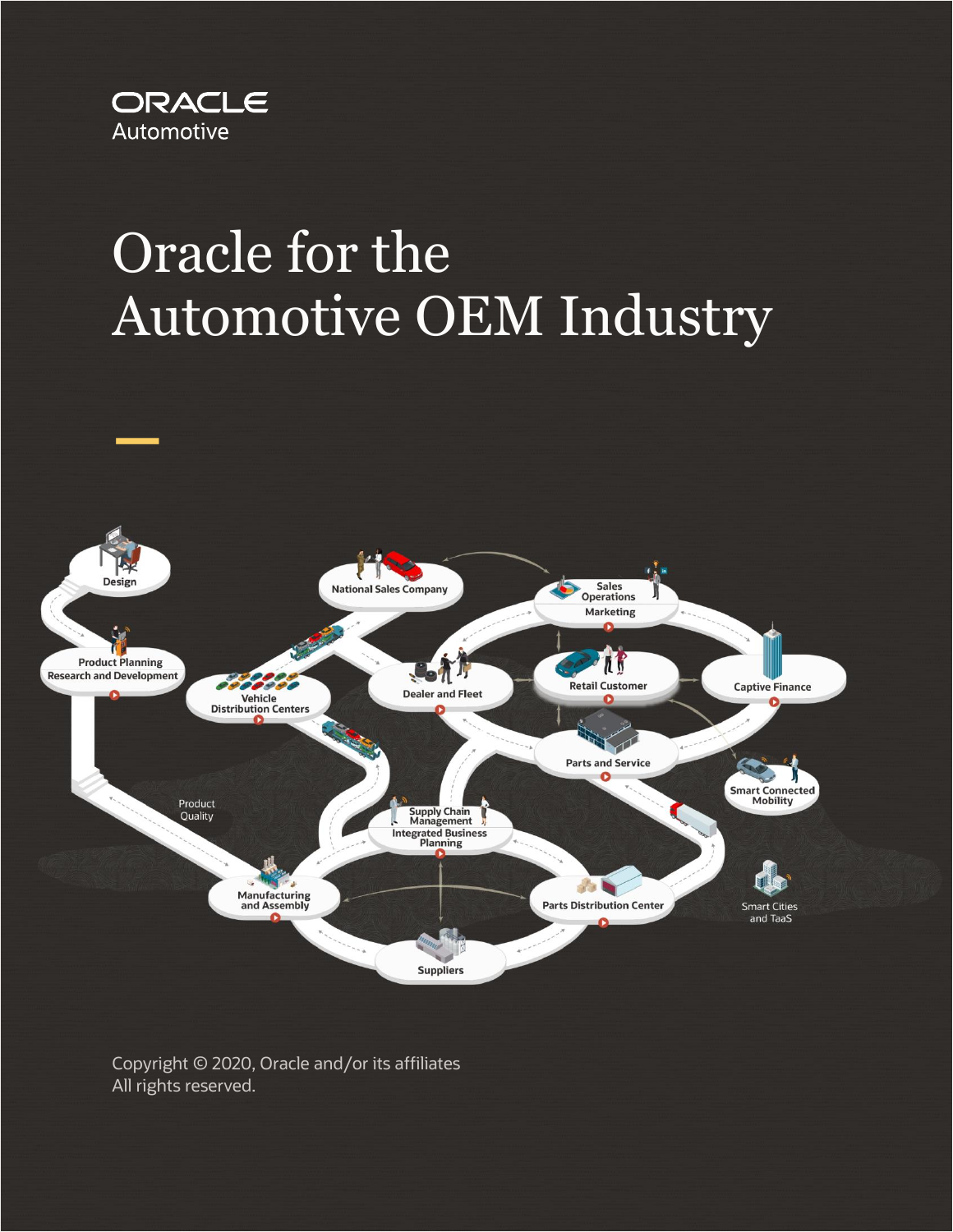The automotive industry has never experienced a more exciting period of transformation. Vehicles are becoming more technologically advanced every day. They have become supercomputers on wheels, linked to our homes and cities. And once just the stuff of comic books and science fiction movies, autonomous vehicles have already logged millions of test miles. Connected vehicles, shared ownership models, and electrified drivetrains have opened the market to new entrants, accelerated competition, and changed the automotive landscape.

Core industry elements are being disrupted and businesses must adapt:

- The majority of vehicles will be electrified (including hybrid) by 2030
- Electric powertrains require 80% fewer parts than gas engines, and China currently builds 60% of the world's EV's
- Most OEMs have announced plans for highly autonomous vehicles [\(Level 4\)](https://www.forbes.com/sites/oracle/2019/05/03/the-driverless-car-is-closer-than-you-thinkand-i-cant-wait/#4cdc04189bb8) to be ready by 2025 or sooner
- In major urban areas, large shared-mobility providers are predicted to become the normal way to consume transportation within a generation
- The customer experience is now influenced as much by the software in the car as it is by the car and the brands themselves
- Shorter development cycles are required to respond to competition and changing customer expectations
- Environmental regulations and compliance management issues are magnified by increased localization
- Tariffs and taxes threaten integrated business plans and established supply chains.

Oracle's industry-leading cloud solutions deliver a platform to manage your core business requirement that are unique to automotive. With advanced digital and analytical technologies, our solutions help drive operational excellence in all areas of supply chain, ERP, engineering and PLM, production and asset management, CX and service



## **Oracle Key Business Benefits**

- Improve customer, dealer, and employee engagement
- Better sourcing decisions
- Increase customer satisfaction
- Modern, intuitive and engaging system
- Drive strategic, datadriven decisions

"By consolidating vehicle info, service histories, and customer profiles, we have a total picture of our customers and can provide fast and accurate service to them regardless of whether they contact us through the web, email, chat, our customer call center, or at the dealership."

#### **- Aileen Sperber**

Group Manager CX & Planning, Mazda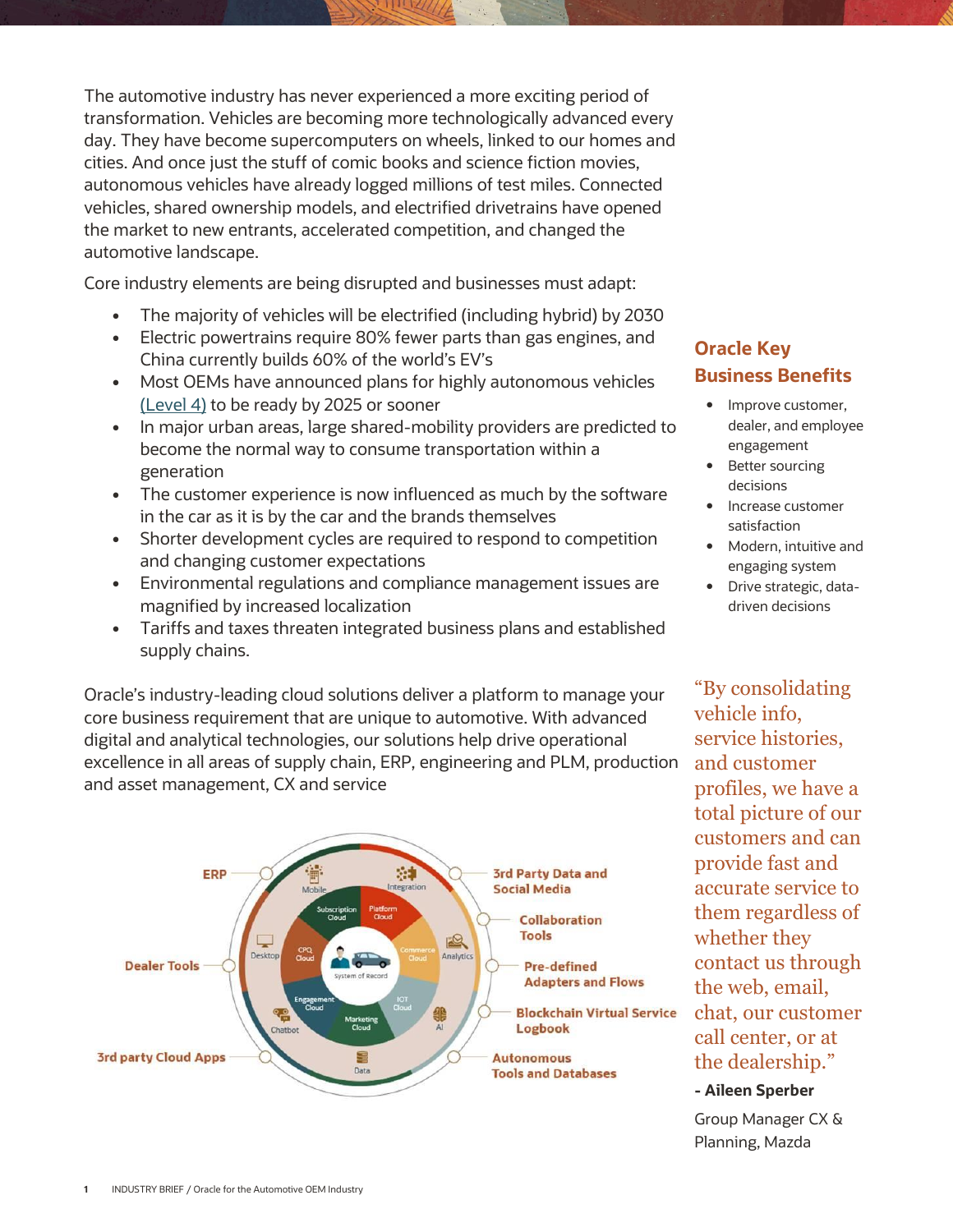## **Digital Transformation with Oracle Cloud**

Automotive companies are embracing Oracle's digital transformation solutions as they create real-time operational efficiencies across the enterprise. To innovate faster, automotive companies have applied Oracle's cloud footprint to create a digital thread, thus connecting OEMs, suppliers, dealers, distributors, partners, and customers. The digital thread provides a single, seamless strand of data that stretches from the initial design concept through final assembly, and the sale and experiencing of the vehicle.



"Oracle Sales Cloud simplified our sales processes and significantly improved our sales team's productivity, leading to higher efficiency and faster closing opportunities."

#### **- Pratap Patjoshi**

CIO, Mercedes-Benz India

## **Connected and Autonomous Vehicle Data**

Oracle understands the future of automotive and the challenges that come with it. How to store, manage, analyze, engineer, and utilize the massive quantities of data being produced by connected and autonomous vehicles is literally the kind of job that Oracle was born to handle. Oracle's comprehensive and integrated [Cloud Platform](https://www.oracle.com/cloud/) and [Autonomous Database](https://www.oracle.com/database/autonomous-database.html) makes us the best cloud vendor to bring together data from in-vehicle, operations, development, and real-world scenarios in order to yield profitable opportunities, engineering improvements, and reliable insights.

## **Digital Customer Experience**

[Digital Customer Experience \(CX\) for Automotive](https://www.oracle.com/industries/automotive/modern-sales-and-marketing-for-automotive.html) provides OEMs and dealers an end-to-end customer experience management solution with tools to engage customers, from the initial brand experience through the finance and buying process. Once new customers are on-boarded, use Oracle Loyalty Cloud to build their lifetime value through reward programs and prescriptive service via connected vehicle and personalized offers. The Oracle CX Automotive solution gives you a data-driven, flexible platform with rich industry-specific capabilities. It is proven to build customer advocacy and significantly reduce your cost of operations.

"A key deliverable for us in deploying Oracle Cloud was time-to-market. We have a vehicle that's coming out, and if we were deferred or delayed in any way, it could impact vehicle delivery, which was not an option. We've seen a lot of flexibility and timeliness deploying the technology in the Oracle Cloud."

#### **- Brian Simmermon**

VP and CIO, Subaru of America, Inc.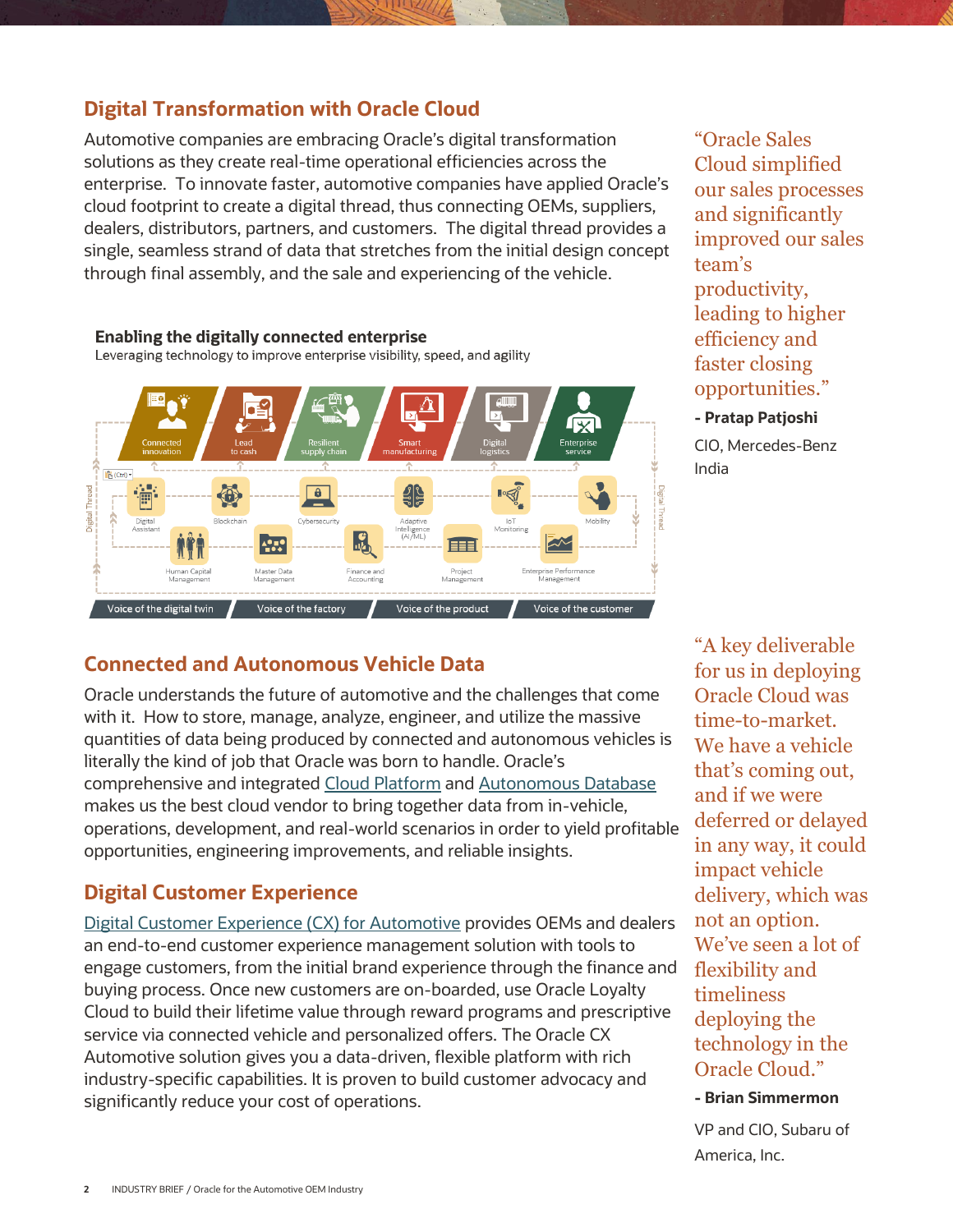## **Transform Your Business Core**

Enterprise resource planning (ERP) and enterprise performance management (EPM) provide the backbone for your organization. Oracle provides the ability to manage core financials with OEM's, suppliers and dealers. It offers a 360 degree digital view across marketing, sales, service, finance, supply chain, and operations. Utiliz[e Oracle Financials Accounting Hub](https://www.oracle.com/applications/ebusiness/products/financials-cccounting-hub/) to enable VIN-specific accounting of parts during manufacturing. Oracle's complete line of automotive products can support your entire parts management and tracking, vehicle recalls from problem through repair, and even project, process, and discrete manufacturing. Whether utilizing machine learning to accelerate the monthly close, blockchain to power your supply chain, or even just your phone to submit an expense report, Oracle has built in all the functions necessary to modernize your enterprise.

## **Supply Chain Management And Manufacturing**

[Oracle Supply Chain Management \(SCM\)](https://www.oracle.com/applications/supply-chain-management/solutions.html) helps automotive OEMs manage your supplier operations covering all aspects of the business. This includes supply and demand planning, manufacturing, product lifecycle management and innovation, transportation management, procurement, global trade, warehouse management, inventory optimization and much more. With Oracle SCM, you can support your dynamic demand requirements and connect your supply chain needs. More importantly, having a connected digital solution means you can better leverage your supply chain to enable an integrated business plan within your organization.

## **Integrated Business Planning and Execution**

Leveraging IoT, artificial intelligent (AI), and prescriptive analytics, Oracle's [Integrated Business Planning and Execution](https://www.oracle.com/industries/high-tech/agile-planning-execution.html) (IBPX) solution provides continuous feedback from planning and plan execution to enable faster response times to changing market conditions. Monthly or quarterly plans are too slow. Instead, react to changes in the market instantly and re-align product, demand, supply, and financial plans to current realities. Easily identify performance gaps and uncover opportunities for improvement as you implement an integrated business planning process that drives operational efficiencies and higher profitability.

[Oracle Again Cited as a](https://www.oracle.com/corporate/pressrelease/named-leader-data-mgmt-sols-gartner-031819.html)  [Leader by Gartner in Data](https://www.oracle.com/corporate/pressrelease/named-leader-data-mgmt-sols-gartner-031819.html)  [Management Solutions for](https://www.oracle.com/corporate/pressrelease/named-leader-data-mgmt-sols-gartner-031819.html)  **[Analytics](https://www.oracle.com/corporate/pressrelease/named-leader-data-mgmt-sols-gartner-031819.html)** 

[Oracle ERP Cloud](https://www.oracle.com/corporate/pressrelease/erp-cloud-leader-gartner-012919.html)  [Recognized as the Only](https://www.oracle.com/corporate/pressrelease/erp-cloud-leader-gartner-012919.html)  [Leader in Gartner Magic](https://www.oracle.com/corporate/pressrelease/erp-cloud-leader-gartner-012919.html)  [Quadrant Report](https://www.oracle.com/corporate/pressrelease/erp-cloud-leader-gartner-012919.html)

[Oracle Recognized as a](https://www.oracle.com/corporate/pressrelease/oracle-leader-scp-gartner-mq-101518.html)  [Leader in the Magic](https://www.oracle.com/corporate/pressrelease/oracle-leader-scp-gartner-mq-101518.html)  [Quadrant for Supply Chain](https://www.oracle.com/corporate/pressrelease/oracle-leader-scp-gartner-mq-101518.html)  [Planning System of Record](https://www.oracle.com/corporate/pressrelease/oracle-leader-scp-gartner-mq-101518.html)

[Oracle Named a Leader in](https://blogs.oracle.com/scm/oracle-named-leader-in-gartner-2019-magic-quadrant-for-manufacturing-execution-systems)  [Gartner Magic Quadrant](https://blogs.oracle.com/scm/oracle-named-leader-in-gartner-2019-magic-quadrant-for-manufacturing-execution-systems)  [for Manufacturing](https://blogs.oracle.com/scm/oracle-named-leader-in-gartner-2019-magic-quadrant-for-manufacturing-execution-systems)  [Execution Systems](https://blogs.oracle.com/scm/oracle-named-leader-in-gartner-2019-magic-quadrant-for-manufacturing-execution-systems)

[Oracle Named a Leader in](https://www.oracle.com/corporate/pressrelease/oracle-leader-gartner-transportation-management-070318.html)  [Gartner Magic Quadrant](https://www.oracle.com/corporate/pressrelease/oracle-leader-gartner-transportation-management-070318.html)  [for Transportation](https://www.oracle.com/corporate/pressrelease/oracle-leader-gartner-transportation-management-070318.html)  [Management Systems](https://www.oracle.com/corporate/pressrelease/oracle-leader-gartner-transportation-management-070318.html)

[Oracle Recognized as a](https://www.oracle.com/corporate/pressrelease/oracle-leader-gartner-mq-cloud-financial-planning-100719.html)  [Leader in Gartner Magic](https://www.oracle.com/corporate/pressrelease/oracle-leader-gartner-mq-cloud-financial-planning-100719.html)  [Quadrant for Cloud](https://www.oracle.com/corporate/pressrelease/oracle-leader-gartner-mq-cloud-financial-planning-100719.html)  [Financial Planning and](https://www.oracle.com/corporate/pressrelease/oracle-leader-gartner-mq-cloud-financial-planning-100719.html)  [Analysis Solutions](https://www.oracle.com/corporate/pressrelease/oracle-leader-gartner-mq-cloud-financial-planning-100719.html)